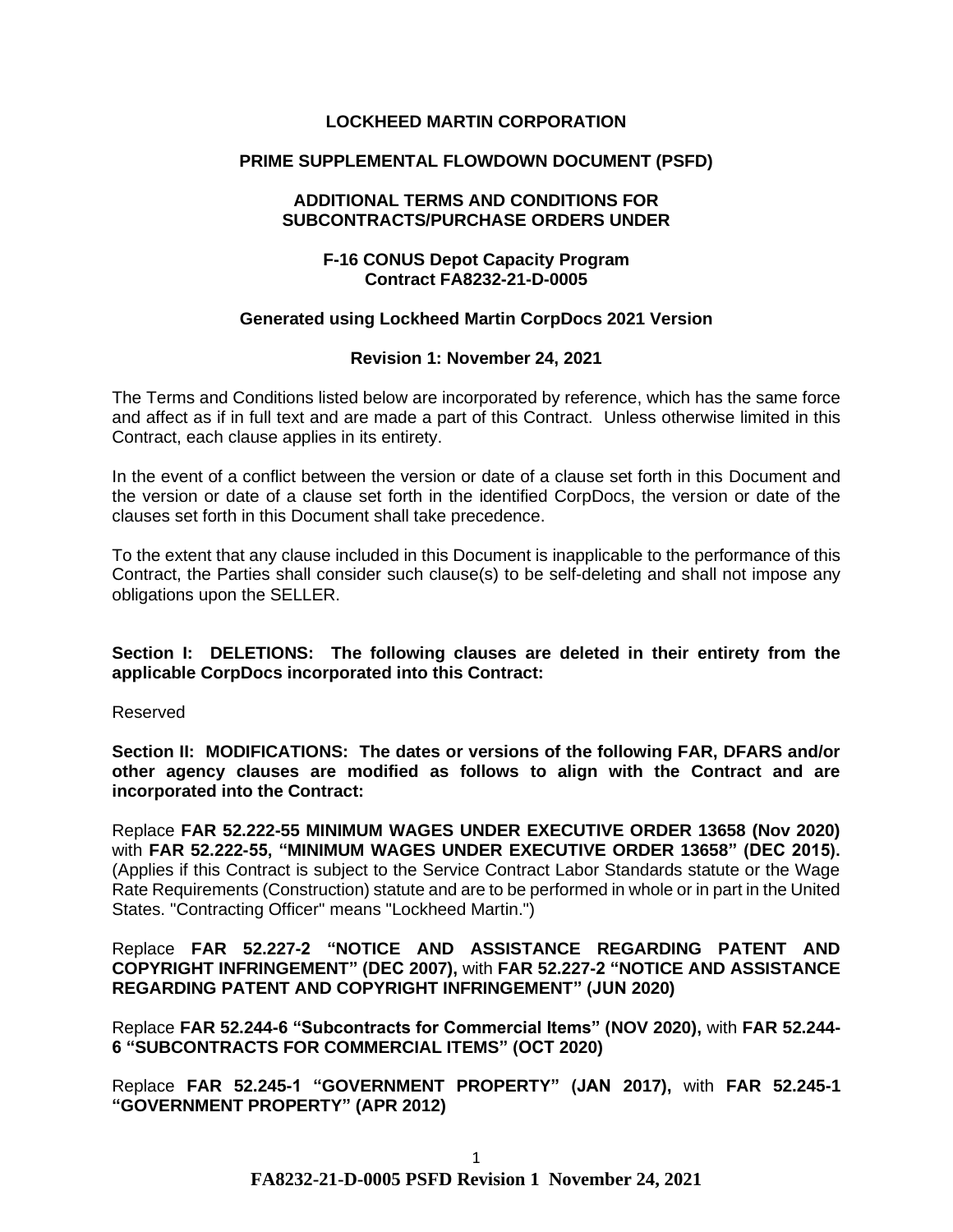Replace **DFARS 252.225-7013 "DUTY-FREE ENTRY" (APR 2020),** with **DFARS 252.225-7013 "DUTY-FREE ENTRY" (JUL 2020)**

**Section III: ADDITIONS: The following FAR, DFARS and other agency clauses are incorporated into this Contract in addition to those set out in the applicable CorpDocs:**

#### **[FEDERAL ACQUISITION REGULATION \(](https://www.acquisition.gov/browsefar)FAR)**

**FAR 52.203-7, "ANTI-KICKBACK PROCEDURES" (MAY 2014),** with **FAR 52.203-7 "ANTI-KICKBACK PROCEDURES" (JUN 2020) (**Paragraph (c)(1) does not apply.)

**FAR 52.204-15, "SERVICE CONTRACT REPORTING REQUIREMENTS FOR INDEFINITE-DELIVERY CONTRACTS" (OCT 2016).** Applies if this Contract exceeds the thresholds in FAR 4.1703 except does not apply if the prime contract is funded by the Department of Defense. "Contractor" means "Lockheed Martin." The reports referred to in paragraph (f)(1) shall be furnished by Seller to Lockheed Martin by October 8 of each year. In paragraph (f)(2) the words "The Contractor shall advise the subcontractor" are changed to "Lockheed Martin advises Seller.)

**FAR 52.222-42, "STATEMENT OF EQUIVALENT RATES FOR FEDERAL HIRES" (MAY 2014).**  (Applies if this subcontract is subject to FAR 52.222-41. The information contained in the blanks of this clause is specified elsewhere in this contract.)

**FAR 52.222-43, "FAIR LABOR STANDARDS ACT AND SERVICE CONTRACT LABOR STANDARDS-PRICE ADJUSTMENT (MULTIPLE YEAR AND OPTION CONTRACTS)" (AUG 2018).** (Applies if FAR 52.222-41 applies to this contract. "Contracting Officer" means "Lockheed Martin and the Contracting Officer" except in paragraph (f) where it means "Lockheed Martin." The notice period in paragraph (f) is changed to twenty (20) days. Adjustments made to this contract shall not be made unless or until the Contracting Officer make appropriate adjustments to Lockheed Martin's prime contract.)

# **FAR 52.223-20, "AEROSOLS" (JUN 2016)**

**FAR 52.232-7, "PAYMENTS UNDER TIME-AND-MATERIALS AND LABOR-HOUR CONTRACTS" (AUG 2012).** ("Government" and "Contracting Officer" mean "Lockheed Martin." The third sentence of paragraph  $(a)(8)$  is deleted. In paragraph  $(q)(2)$  "6 years" is changed to "five years." Paragraphs (c) and (i) are deleted. The reference to the Allowable Cost and Payment clause in paragraph (b)(4) means FAR 52.216-7, which is incorporated into this Contract by reference.)

**FAR 52.232-17, "INTEREST" (MAY 2014).** ("Government" means "Lockheed Martin." Not applicable to Commercial Items as defined in FAR 2.101.)

**FAR 52.232-39, "UNENFORCEABILITY OF UNAUTHORIZED OBLIGATIONS" (JUN 2013).** (Applies to subcontracts where software or services will be retransferred to the Government.)

**FAR 52.233-3 ALT I, "PROTEST AFTER AWARD-ALTERNATE I" (JUN 1985).** ("Protest" means "protest under the prime contract," and "Contracting Officer" and "Government" mean "Lockheed Martin." "30 days" is changed to "20 days.")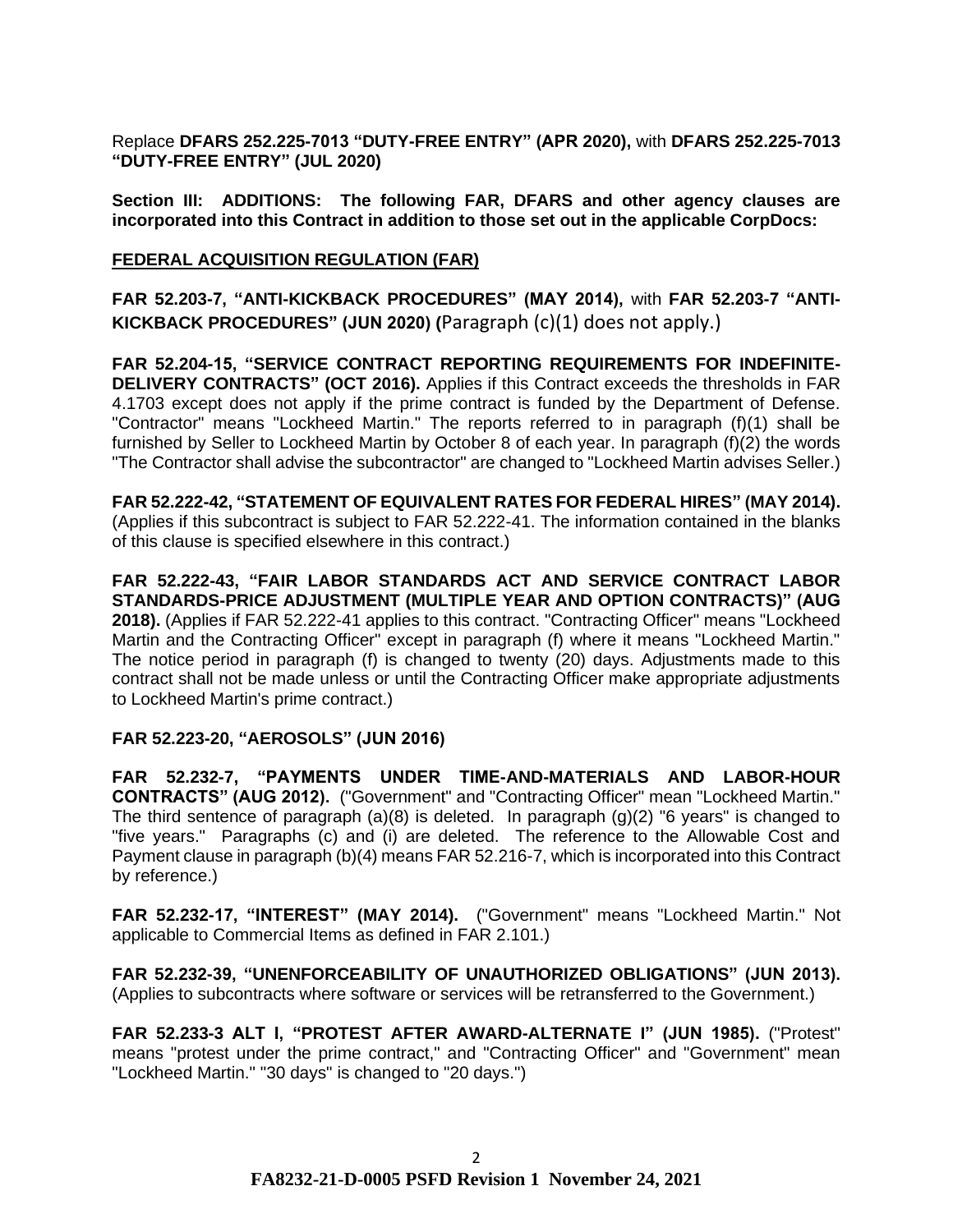**FAR 52.242-15, "STOP-WORK ORDER" (APR 1989).** ("Contracting Officer" and "Government" mean "Lockheed Martin.")

**FAR 52.242-15 ALT I, "STOP-WORK ORDER-ALTERNATE I" (APR 1984).** ("Contracting Officer" and "Government" mean "Lockheed Martin.")

**FAR 52.243-2 ALT I, "CHANGES-COST-REIMBURSEMENT – ALTERNATE I" (APR 1984).**  ("Contracting Officer" and "Government" mean "Lockheed Martin." In paragraph (a) add as subparagraph (4) "Delivery schedule." In paragraph (d) the reference to the disputes clause is deleted.)

**FAR 52.245-9, "USE AND CHARGES" (APR 2012).** (Applies to subcontract involving the use of government property. Communications with the Government under this Clause will be made through Lockheed Martin.)

**FAR 52.249-6 ALT IV, "TERMINATION (COST-REIMBURSEMENT)-ALTERNATE IV" (SEP 1996).** ("Government" and "Contracting Officer" mean "Lockheed Martin." In paragraph (f) "1 year" is changed to "six months." In paragraph (d) "120" days" is changed to "60 days." In paragraph (e) "15 days" is changed to "30 days," and "45 days" is changed to "60 days." Paragraph (j) is deleted. Alternate IV applies if this is a time and materials or labor hour contract. Settlements and payments under this clause may be subject to the approval of the Prime Contract's Contracting Officer.)

# **DEFENSE FEDERAL ACQUISITION REGULATION SUPPLEMENT (DFARS)**

**DFARS 252.203-7004, "DISPLAY HOTLINE POSTERS" (MAY 19).** (Paragraph (d) expressly requires the clause be included in all subcontracts specified in Defense Federal Acquisition Regulation Supplement 203.1004(b)(2)(ii) except subcontracts performed entirely outside the United States Contact the Lockheed Martin Authorized Procurement Representative for the identity of the location specified in subparagraph (b)(2) of the clause.)

**DFARS 252.204-7000, "Disclosure of Information" (OCT 2016).** (In paragraph (b) "Contracting Officer" means "Lockheed Martin" and "10 days" means "20 days.")

**DFARS 252.204-7020, "NIST SP 800-171 DoD Assessment Requirements" (NOV 2020).**  (Applies except if this Contract is for commercial off the shelf items.)

**DFARS 252.211-7007, "REPORTING OF GOVERNMENT-FURNISHED PROPERTY" (AUG 2012).** (Applies if Seller will be in possession of Government property for the performance of this Contract.)

**DFARS 252.217-7028, "OVER AND ABOVE WORK" (DEC 1991).** ("Administrative Contracting Officer," "Contracting Officer," and "Government" mean Lockheed Martin. Paragraph (f) is deleted.)

**DFARS 252.219-7004, "SMALL BUSINESS SUBCONTRACTING PLAN (TEST PROGRAM)" (MAY 2019).** (Applies to all subcontracts for participants in the DoD Test Program for the Negotiation of Comprehensive Small Business Subcontracting Plans. Not applicable to Commercial Items as defined in FAR 2.101.)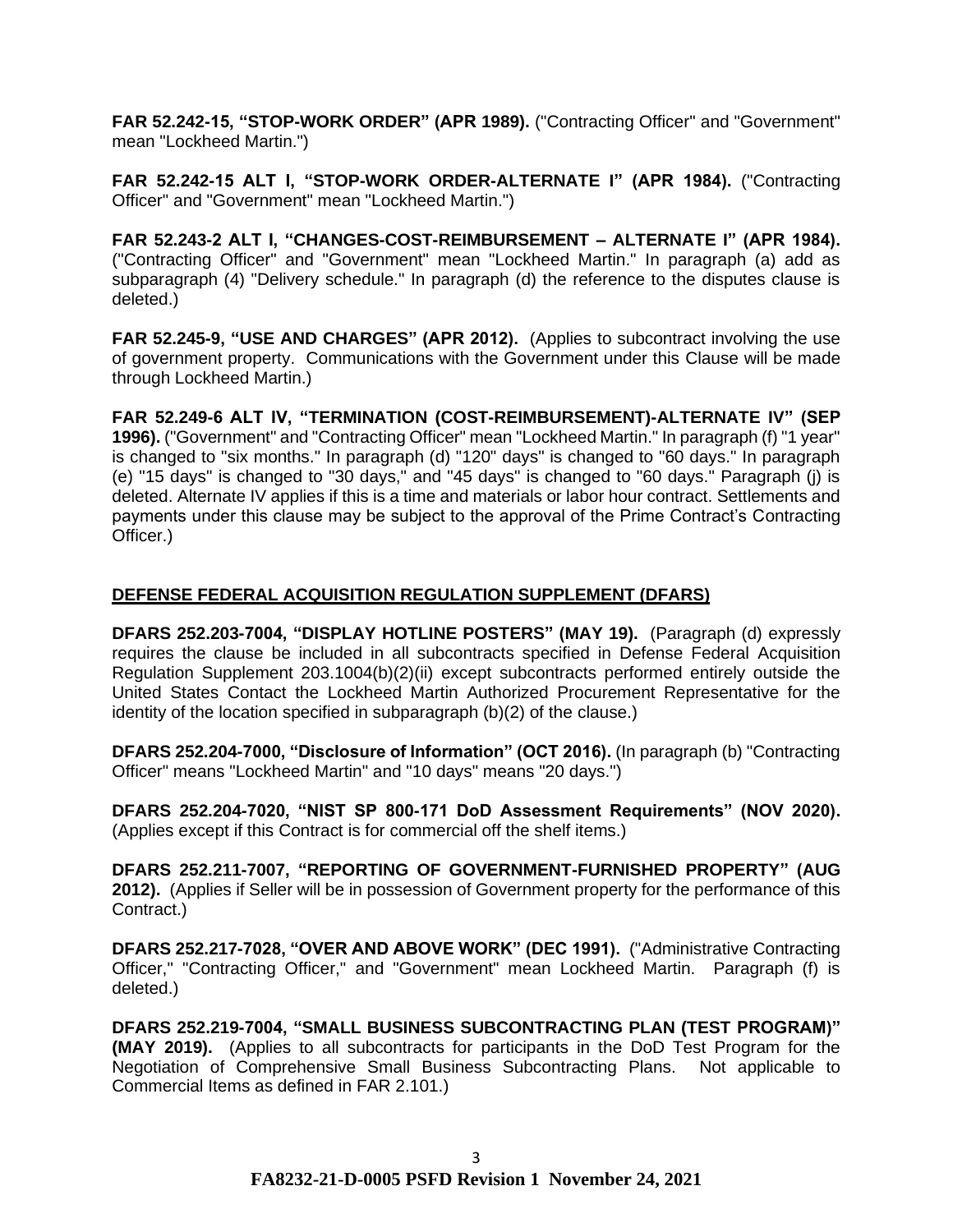## **DFARS 252.223-7999 ENSURING ADEQUATE COVID-19 SAFETY PROTOCOLS FOR FEDERAL CONTRACTORS (OCT 2021) (Deviation 2021-O0009)** (Applies if this contract exceeds

the simplified acquisition threshold in effect on the date this contract is placed and where services are provided under this contract. For additional guidance on the applicability of this clause and for the flowdown requirements consult the Safer Federal Workplace Workforce Task Force's COVID-19 Workplace Safety: Guidance for Federal Contractors and Subcontractors, as may be amended during the performance of this contract.)

**DFARS 252.225-7027, "RESTRICTION ON CONTINGENT FEES FOR FOREIGN MILITARY SALES" (APR 2003).** (The reference to the clause in paragraph (a) means FAR 52.203-5. The blank in paragraph (b)(1) is completed with "any Government." Subparagraph (b)(2) is deleted.)

**DFARS 252.225-7028, "EXCLUSIONAR POLICIES AND PRACTICES OF FOREIGN GOVERNMENTS" (APR 2003).** (Does not apply for Commercial Items as defined in FAR 2.101.)

**DFARS 252.228-7001, "GROUND AND FLIGHT RISK" (JUN 2010).** (In paragraph (a)(1)(i) "this contract" means "the prime contract." The following is added at the beginning of the clause: "Communications between Seller and the Government shall be made through Lockheed Martin. Any equitable adjustment provided for this Clause shall be implemented in this Contract to the extent such adjustment is implemented in the prime contract." Subparagraphs (d)(2)(ii), (d)(3)(ii) and the last sentence of subparagraph (j)(2) are deleted. The provision of this clause relatig to assumption of risk by the Government are not applicable to Seller unless this contract includes language stating the Government has agreed to assume such risk of loss..)

**DFARS 252.232-7017, "ACCELERATING PAYMENTS TO SMALL BUSINESS SUBCONTRACTS-PROHIBITION ON FEES AND CONSIDERATION" (APR 2020).**  ("Government" means "Lockheed Martin.)

**DFARS 252.237-7010, "PROHIBITION ON INTERROGATION OF DETAINEES BY CONTRACTOR PERSONNEL" (JUN 2013).** (Applies if subcontract requires subcontractor personnel to interact with detainees in the course of their duties.)

**DFARS 252.237-7023, "CONTINUATION OF ESSENTIAL CONTRACTOR SERVICES" (OCT**  2010). ("Contracting Officer" means Lockheed Martin. The term "Government" includes Lockheed Martin.)

**DFARS 252.243-7002, "REQUESTS FOR EQUITABLE ADJUSTMENT" (DEC 2012).** (Applies if subcontract is over \$150,000. "Government" means "Lockheed Martin." Does not apply for Commercial Items as defined in FAR 2.101.)

**DFARS 252.243-7999, "(DEVIATION 2020-O0021) Section 3610 Reimbursement. (DEVIATION 2020-O0021)", (AUG 2020)**

**DFARS 252.245-7004, "REPORTING, REUTILIZATION, AND DISPOSAL" (DEC 2017).** (Applies if government property will be located at supplier's facilities. "Contracting Officer" means Lockheed Martin.)

# **AIR FORCE FEDERAL ACQUISITION REGULATION SUPPLEMENT (AFFARS)**